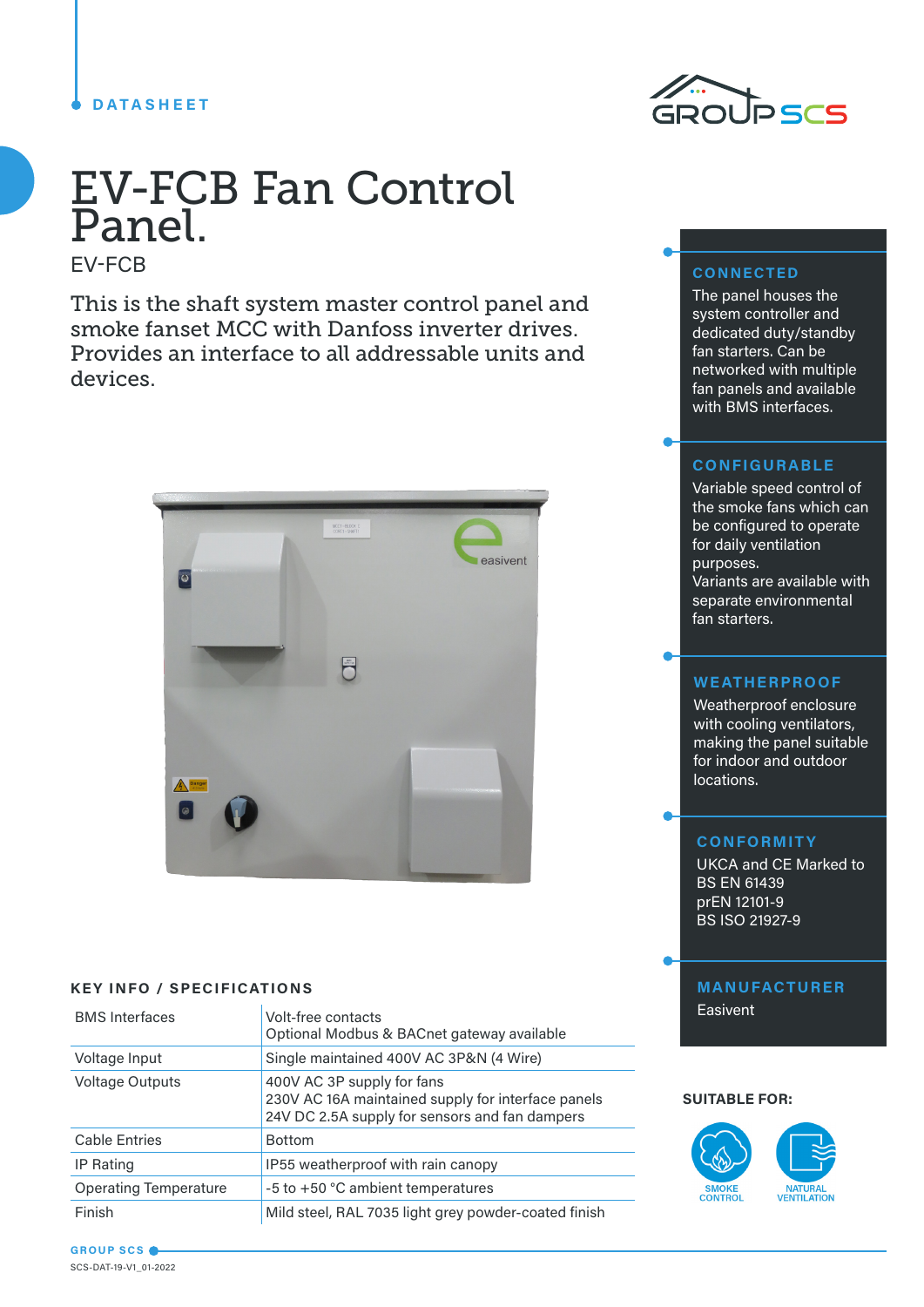#### **MODEL SPECIFIC**

| <b>Model</b>      | <b>Max Current Load</b> | Weight            | <b>Dimensions</b>             |
|-------------------|-------------------------|-------------------|-------------------------------|
| EV-FCB4           | 21A                     | 68kg              | H:842mm x W:800mm x D:360mm   |
| $EV$ -FCB5.5      | 24.5A                   | 70kg              | H:842mm x W:800mm x D:360mm   |
| EV-FCB7.5         | 27.5A                   | 70kg              | H:842mm x W:800mm x D:360mm   |
| EV-FCB11          | 36.5A                   | 75kg              | H:842mm x W:800mm x D:360mm   |
| EV-FCB15          | 45A                     | 75kg              | H:842mm x W:800mm x D:360mm   |
| <b>EV-FCB18.5</b> | 51A                     | 110 <sub>kg</sub> | H:1042mm x W:1000mm x D:360mm |
| EV-FCB22          | 58.5A                   | 110 <sub>kg</sub> | H:1042mm x W:1000mm x D:360mm |

## **TECHNICAL DRAWINGS**